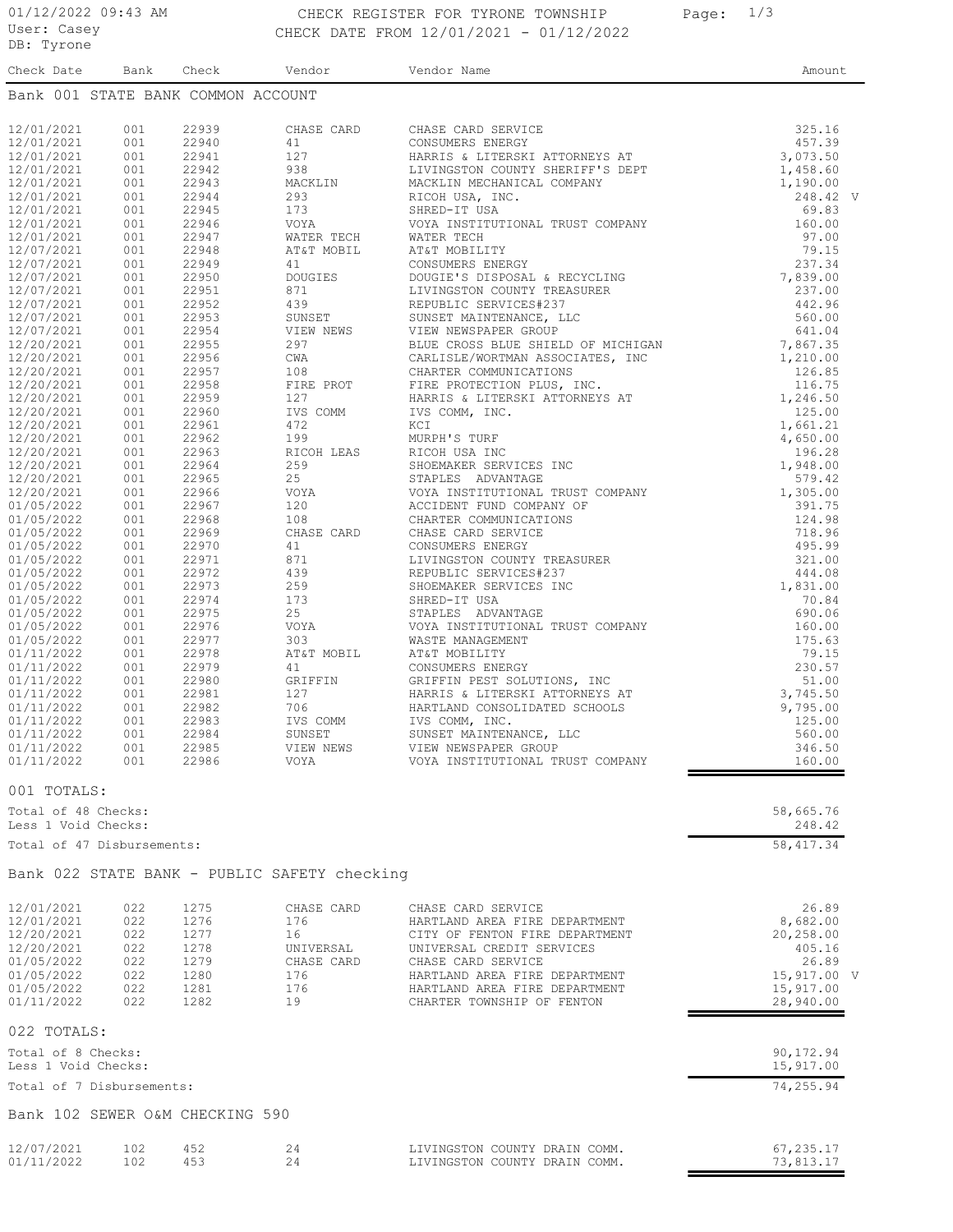## 01/12/2022 09:43 AM CHECK REGISTER FOR TYRONE TOWNSHIP Page: 2/3 CHECK DATE FROM 12/01/2021 - 01/12/2022

| Check Date                                | Bank | Check | Vendor | Vendor Name | Amount             |
|-------------------------------------------|------|-------|--------|-------------|--------------------|
| 102 TOTALS:                               |      |       |        |             |                    |
| Total of 2 Checks:<br>Less 0 Void Checks: |      |       |        |             | 141,048.34<br>0.00 |
| Total of 2 Disbursements:                 |      |       |        |             | 141,048.34         |

#### Bank 108 TAX FUND FLAGSTAR

| 12/01/2021                      | 108        | 3094         | 806                                               | FENTON SCHOOLS                                            | 2,646.28          |
|---------------------------------|------------|--------------|---------------------------------------------------|-----------------------------------------------------------|-------------------|
| 12/01/2021                      | 108        | 3095         | GISD                                              | GISD                                                      | 1,255.03          |
| 12/01/2021                      | 108        | 3096         | 706                                               | HARTLAND CONSOLIDATED SCHOOLS                             | 2,177.27          |
| 12/01/2021                      | 108        | 3097         | LESA                                              | LESA                                                      | 2,394.84          |
| 12/01/2021<br>12/01/2021        | 108<br>108 | 3098<br>3099 | REFUND TAX<br>945                                 | LIBERTY TITLE AGENCY<br>LINDEN COMMUNITY SCHOOLS          | 30.09<br>3,067.42 |
| 12/01/2021                      | 108        | 3100         | 871                                               | LIVINGSTON COUNTY TREASURER                               | 18,096.93         |
| 12/20/2021                      | 108        | 3101         | REFUND TAX                                        | ADVANTAGE TITLE LLC                                       | 34.19             |
| 12/20/2021                      | 108        | 3102         | REFUND TAX                                        | BATTAGLIA THOMAS & NOREEN                                 | 7,158.34          |
| 12/20/2021                      | 108        | 3103         | REFUND TAX                                        | CORELOGIC                                                 | 189.04            |
| 12/20/2021                      | 108        | 3104         | REFUND TAX                                        | CORELOGIC                                                 | 14,772.98         |
| 12/20/2021                      | 108        | 3105         | REFUND TAX                                        | CORELOGIC                                                 | 2,892.59          |
| 12/20/2021                      | 108        | 3106         | CROMAINE                                          | CROMAINE LIBRARY                                          | 10,524.70         |
| 12/20/2021                      | 108        | 3107         | 806                                               | FENTON SCHOOLS                                            | 191,023.29        |
| 12/20/2021                      | 108        | 3108         | GISD                                              | GISD                                                      | 124,248.67        |
| 12/20/2021                      | 108        | 3109         | 706                                               | HARTLAND CONSOLIDATED SCHOOLS                             | 71,899.64         |
| 12/20/2021                      | 108        | 3110         | REFUND TAX                                        | LASHBROOK THOMAS III                                      | 4,323.57          |
| 12/20/2021                      | 108        | 3111         | LESA                                              | LESA                                                      | 1,349.34          |
| 12/20/2021                      | 108        | 3112         | 945                                               | LINDEN COMMUNITY SCHOOLS                                  | 37,150.12         |
| 12/20/2021                      | 108        | 3113         | 871                                               | LIVINGSTON COUNTY TREASURER                               | 49,979.82         |
| 12/20/2021                      | 108        | 3114         | REFUND TAX                                        | MIZZI PAUL & SHIRLEY TRUST                                | 1,720.14          |
| 12/20/2021                      | 108        | 3115         | MOTT                                              | MOTT COMMUNITY COLLEGE                                    | 118,911.60        |
| 12/20/2021                      | 108        | 3116         | REFUND TAX                                        | PEGOUSKIE JOHN & CAROL LF EST                             | 835.68            |
| 12/20/2021                      | 108        | 3117         | REFUND TAX                                        | RAGO DAVID & MEISNER THERESA                              | 1,889.97          |
| 12/20/2021                      | 108        | 3118         | REFUND TAX                                        | STRUBLE MATTHEW                                           | 52.16             |
| 12/20/2021                      | 108        | 3119         | REFUND TAX                                        | SWEET DAVID & WRATHELL HOLLY                              | 452.86            |
| 12/20/2021                      | 108        | 3120         | REFUND TAX                                        | TRANS NATION TITLE AGENCY                                 | 5,958.62          |
| 12/20/2021                      | 108<br>108 | 3121<br>3122 | REFUND TAX                                        | VANGUARD TITLE INSURANCE AGENCY LLC<br>WHITEMAN JOHN GARY | 39.04<br>107.13   |
| 12/20/2021<br>01/05/2022        | 108        | 3123         | REFUND TAX<br>CROMAINE                            | CROMAINE LIBRARY                                          | 23,631.13         |
| 01/05/2022                      | 108        | 3124         | 806                                               | FENTON SCHOOLS                                            | 263,560.77        |
| 01/05/2022                      | 108        | 3125         | GISD                                              | GISD                                                      | 181,281.50        |
| 01/05/2022                      | 108        | 3126         | REFUND TAX                                        | GLEBE PHILIP G TRUST                                      | 342.29            |
| 01/05/2022                      | 108        | 3127         | 706                                               | HARTLAND CONSOLIDATED SCHOOLS                             | 161, 427.26       |
| 01/05/2022                      | 108        | 3128         | LESA                                              | LESA                                                      | 400.44            |
| 01/05/2022                      | 108        | 3129         | 945                                               | LINDEN COMMUNITY SCHOOLS                                  | 63, 144. 13       |
| 01/05/2022                      | 108        | 3130         | 871                                               | LIVINGSTON COUNTY TREASURER                               | 51,364.63         |
| 01/05/2022                      | 108        | 3131         | REFUND TAX                                        | MANN BRIAN                                                | 194.25            |
| 01/05/2022                      | 108        | 3132         | MOTT                                              | MOTT COMMUNITY COLLEGE                                    | 166, 427.83       |
| 01/05/2022                      | 108        | 3133         | REFUND TAX                                        | TRIBE TITLE CO LLC                                        | 6.22              |
| 108 TOTALS:                     |            |              |                                                   |                                                           |                   |
| Total of 40 Checks:             |            |              |                                                   |                                                           | 1,586,961.80      |
| Less 0 Void Checks:             |            |              |                                                   |                                                           | 0.00              |
| Total of 40 Disbursements:      |            |              |                                                   |                                                           | 1,586,961.80      |
|                                 |            |              | Bank 112 FLAGSTAR CHECKING - SA ROAD IMPROVEMENTS |                                                           |                   |
|                                 |            |              |                                                   |                                                           |                   |
| 12/01/2021                      | 112        | 1066         | USBANK                                            | US BANK                                                   | 12,268.75         |
| 12/07/2021                      | 112        | 1067         | HUNTINGTON                                        | HUNTINGTON NATIONAL BANK                                  | 7,282.50          |
| 12/07/2021                      | 112        | 1068         | 100                                               | THE STATE BANK                                            | 12,589.50         |
| 112 TOTALS:                     |            |              |                                                   |                                                           |                   |
| Total of 3 Checks:              |            |              |                                                   |                                                           | 32,140.75         |
| Less 0 Void Checks:             |            |              |                                                   |                                                           | 0.00              |
| Total of 3 Disbursements:       |            |              |                                                   |                                                           | 32,140.75         |
| Bank 203 TRUST & AGENCY 701 CKG |            |              |                                                   |                                                           |                   |
| 12/20/2021                      | 203        | 1934         | CWA                                               | CARLISLE/WORTMAN ASSOCIATES, INC                          | 1,050.00          |
| 12/20/2021                      | 203        | 1935         | 871                                               | LIVINGSTON COUNTY TREASURER                               | 2,230.00          |
| 12/20/2021                      | 203        | 1936         | 96                                                | TYRONE TOWNSHIP                                           | 446.07            |
|                                 |            |              |                                                   |                                                           |                   |

203 TOTALS:

Less 0 Void Checks: 0.00 Total of 3 Checks: 3,726.07

Total of 3 Disbursements: 3,726.07